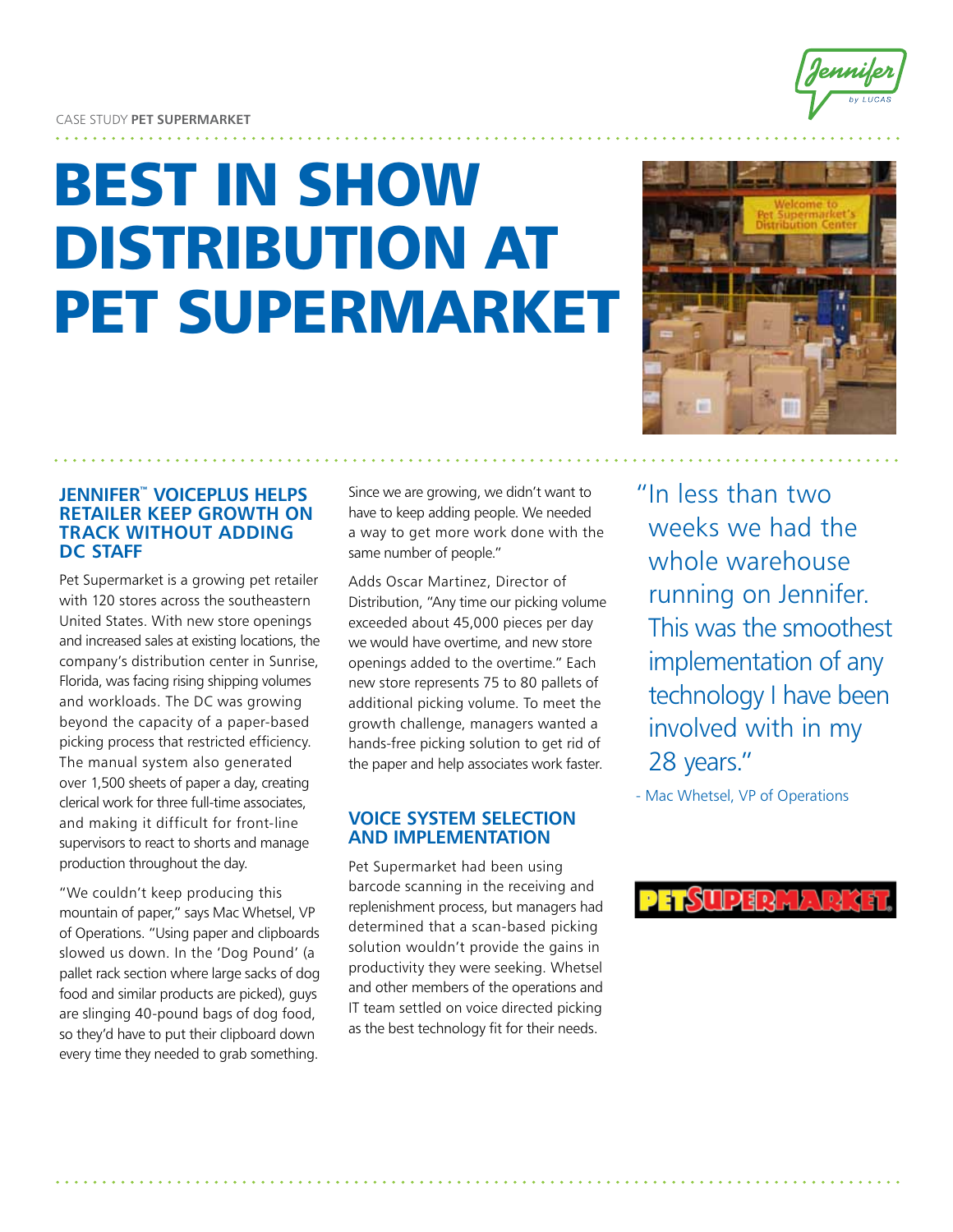In selecting a voice solution, Pet Supermarket wanted to be sure the voice software could run on open, multi-modal mobile computers, and thus be able to provide greater operational flexibility– the ability to run voice and non-voice applications and to combine voice and scanning in a single application, if necessary–and to provide the broadest possible number of hardware options. POSDATA, a Motorola Solutions Partner, introduced Pet Supermarket to Lucas Systems, the leading provider of voice directed warehouse applications on Motorola mobile computing platforms.

The Pet Supermarket selection team received proposals from a number of vendors. They eliminated server-based recognition solutions due to the additional IT complexity and cost of those solutions. After further discussion and product demonstrations, they selected Jennifer VoicePlus, by Lucas, including the Engage Management Services Console (MSC) and Serenade speech recognition platform.

According to Whetsel, Jennifer was a more complete solution that required far fewer modifications to meet the requirements of the Pet Supermarket DC. The Serenade speech platform was also particularly important in addressing potential speech recognition issues, since Pet Supermarket's DC employs people from over 30 Latin American and Caribbean countries, many of whom speak English as their second language. With Serenade, Jennifer provides accurate, consistent recognition accuracy across the wide range of accents in the DC. "Also, voice training time with Jennifer is less than with the other voice solutions," adds Whetsel.



After selecting Jennifer, the first step in the implementation process was an engineering study, in which a team of Lucas engineers visited the DC and worked with supervisors and other personnel to document current processes and systems and develop a preliminary functional design for the new Jennifer voice system. "The Lucas folks walked around and talked to the people who were doing the job, rather than just interviewing managers or supervisors," says Whetsel. "That turned out to be a great value. They documented to a tee how we operated." More importantly, the study identified the configurations required to tailor Jennifer to Pet Supermarket's operational needs, including dialogue options and management tools.

After the engineering study was complete, Pet Supermarket and Lucas developed an implementation timeline with a targeted install date in early December, the busiest time of year in the DC. In addition, Pet Supermarket had several new store openings planned in December, adding to the volume.

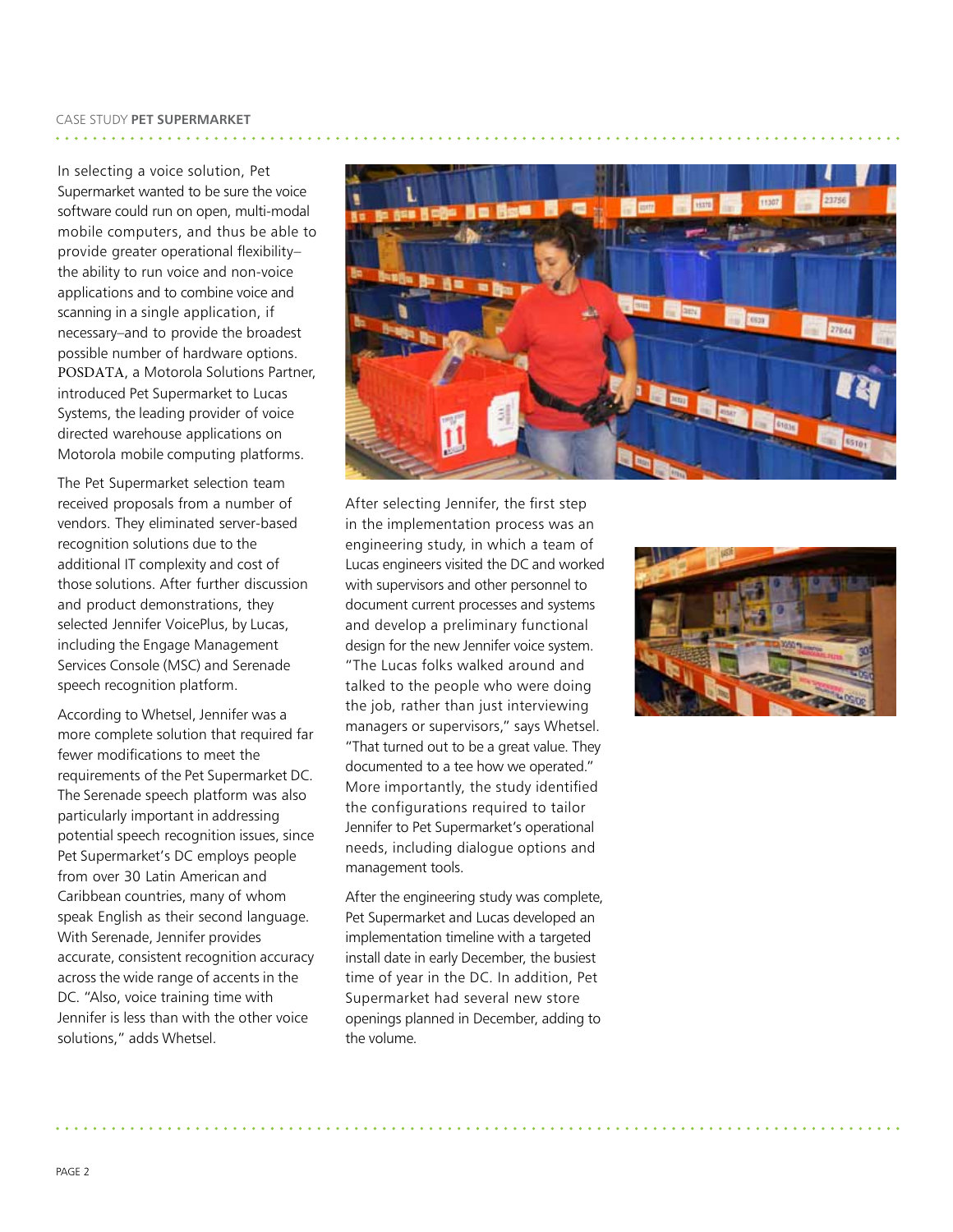Some people were concerned about the December install date, says Whetsel. "It had to work out of the gate or we would stay on paper. We couldn't be down, so we worked closely with Lucas to ensure we wouldn't have any surprises."

# **Accelerated Roll Out**

As the Lucas-Pet Supermarket team completed system configuration, integration with the Pet Supermarket WMS, and testing, DC managers and supervisors were preparing DC associates for the move to voice. Says Whetsel, "We told them we weren't doing this to reduce the number of people. We wanted to be able to grow with our existing warehouse space and workers."

In late November of 2010, the Lucas implementation team went on site for final testing, installation and training. The Lucas team included individuals from the original study team, providing continuity from start to finish. They trained the Pet Supermarket managers, supervisors and team leads, both on the Engage MSC, as well as the Jennifer voice picking software which was installed on rugged lightweight Motorola MC3190 mobile computers. The team leads were going to be responsible for training and mentoring the rest of the associates in their areas. They also played a critical role in ensuring associates bought into the new technology and processes, according to Whetsel.

The first area to start production picking with Jennifer was the Dog Pound, in which users with powered pallet jacks pick bags and cases onto pallets. Managers felt the Dog Pound was a good test area in which users

could get up to speed quickly. The original plan was for the Dog Pound team to work with Jennifer through December and then to introduce Jennifer to the rest of the DC in January.

Within days, however, the team in the Dog Pound was up and running without a hitch and managers quickly decided to start bringing users on the system in other areas, starting with the Outer Ring (a bulk item picking area), and then the split-case picking modules. "In less than two weeks we had the whole warehouse running on Jennifer," says Whetsel. "This was the smoothest implementation of any technology I have been involved with in my 28 years."

#### **Productivity Gains Delivered**

Pet Supermarket was counting on productivity gains with Jennifer, but Whetsel says the focus at first was on ensuring people were comfortable with the system, rather than pushing them to increase picking rates. "At the very beginning, people were taking their time and being very methodical," he says. "Pretty quickly, once they started working with Jennifer, the productivity started rising. After about the first week you needed to get out of their way."

Since moving to voice, the same number of pickers can pick one-third more pieces per day, according to Martinez. "With Jennifer we can do more than 60,000 pieces without overtime." The productivity improvements were greatest in the piece picking areas, where there is less travel time between picks. He adds that



Motorola MC3190